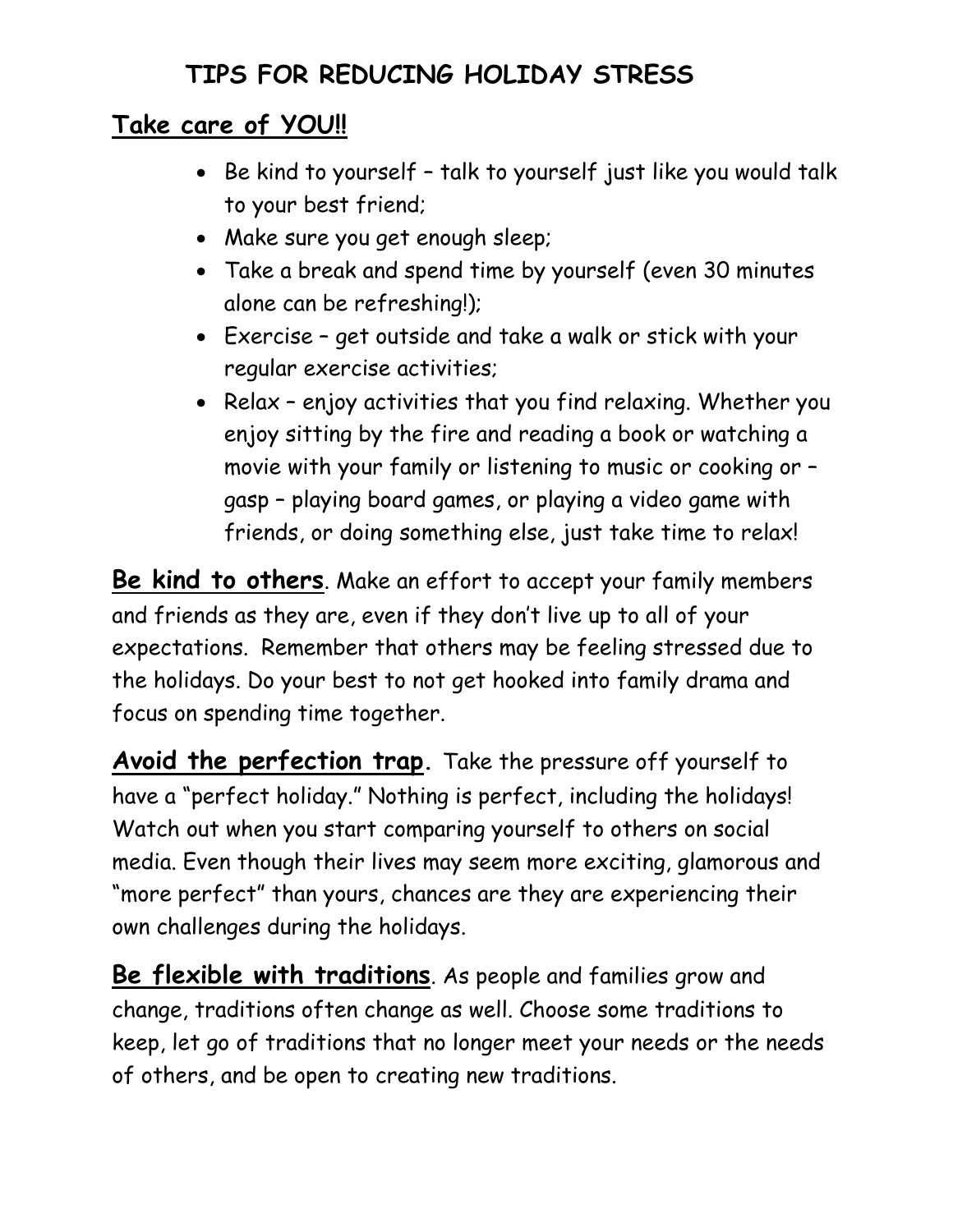**Be grateful.** Remind yourself of the true meaning of the holidays and recognize the many gifts in life. Be grateful to have the chance to be with people you care about, to savor special foods, and to enjoy special traditions.

You can also practice gratitude by:

- Making a gratitude list or keeping a gratitude diary (write down 10 or more things you are grateful for each day)
- Writing a thank-you note expressing your appreciation to a family member, friend, or someone who has touched your life

\*\* The more you practice gratitude, the more often you will experience it and the deeper your gratitude will become.

**Look at the Big Picture**. Holidays are a good time to reflect on the past year. It's important to recognize your progress and your resilience during this challenging time! You can ask yourself:

- Was there a difficult situation I handled well?
- Did I exhibit a strength or talent this year that was helpful to another person?
- Was there an experience that helped me grow?
- Did I receive an insight or an understanding that changed me for the better?

**Practice Mindfulness.** Try some of these mindfulness strategies to help you be more present and peaceful during the holidays.

- Take 5 or 10 minutes (or more) by yourself and just focus on breathing – you'll be amazed how it helps you relax!
- If you enjoy meditation, schedule some time to sit each day
- Practice active listening you'll be able to really connect with others
- Observe and be open to emotions your own and those of people around you
- Practice self-compassion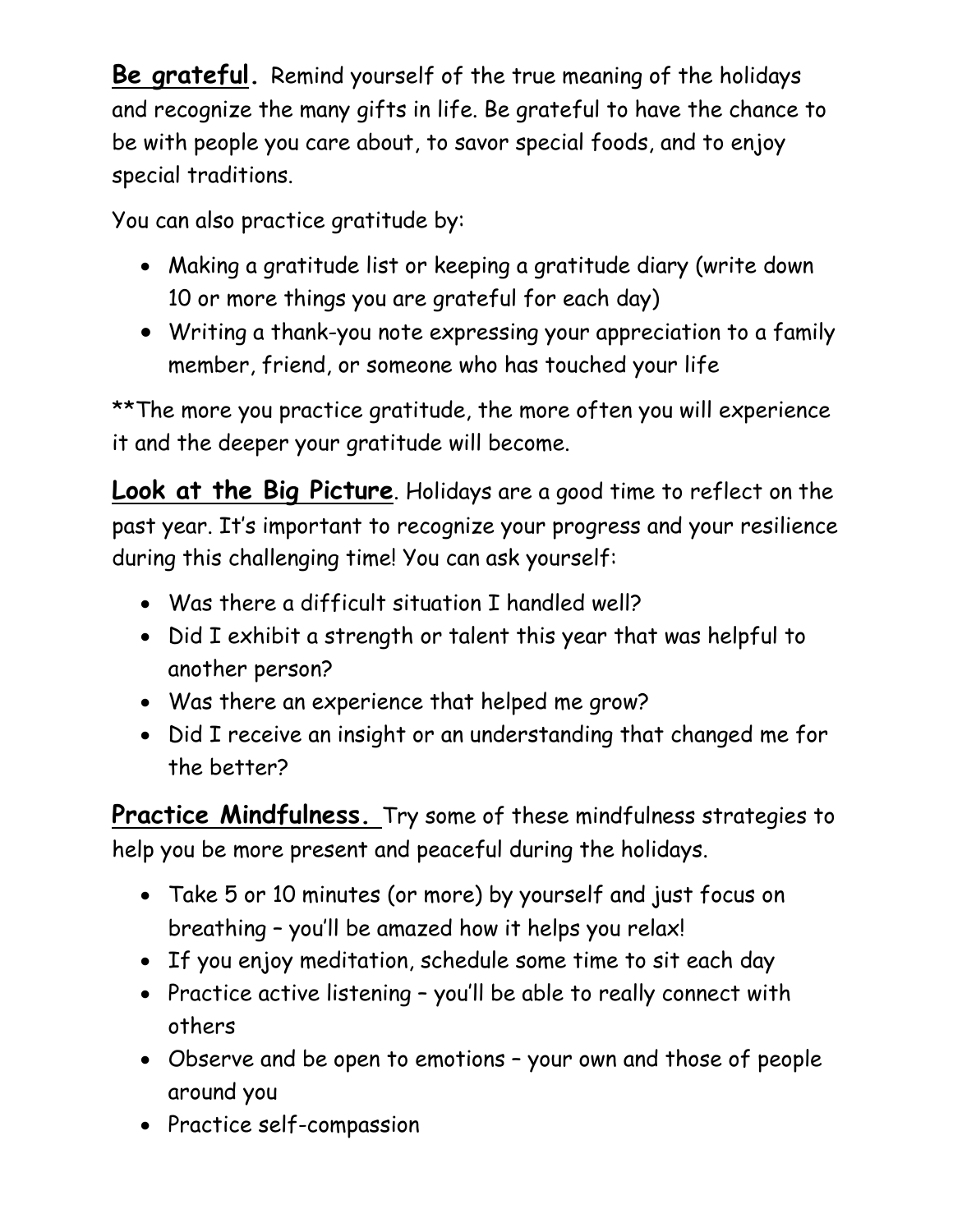- Schedule some time to step away from your phone/computer/TV (even an hour a day will make a difference)
- Eat your holiday meal (and goodies) slowly and savor each bite
- Give yourself permission to PLAY!!  $\odot$
- Take a walk and experience the beauty of nature

**Delegate while you celebrate**. You don't have to do everything yourself – try tackling your "to do" list with others. Enjoy spending time with family and friends while you prepare meals, decorate, shop, and clean.

**Set priorities and plan ahead**. Decide what must get done and what can wait. Make lists to help you keep on top of tasks and events. Plan your menus and then make shopping lists to avoid last-minute scrambling to buy forgotten ingredients. Line up help for party prep and cleanup.

**\*\*Learn to say "NO."** Holidays can make you feel out of control and at the mercy of traditions or expectations. Take control of the holidays by refusing to let them control you. Pick and choose the events you want to attend and remember that you don't have to do it all. Enjoy the things you care about and let go of the rest.

**Stick to a budget**. Decide how much money you can afford to spend for gifts, food, and entertainment, and stick to your budget! Gift giving doesn't have to be extravagant to be meaningful. Pay attention to your thoughts that tell you gifts must cost a lot to be worthwhile. You can acknowledge someone who is important to you by giving them a heartfelt card, a book, a bouquet of flowers, or a plate of homemade treats.

**Acknowledge your feelings**. If someone you love has recently died or you can't be with loved ones over the holidays, realize that it's normal to feel sadness and grief. Give yourself permission to cry or express your feelings in other ways. Don't try to force yourself to be happy just because it's the holiday season.